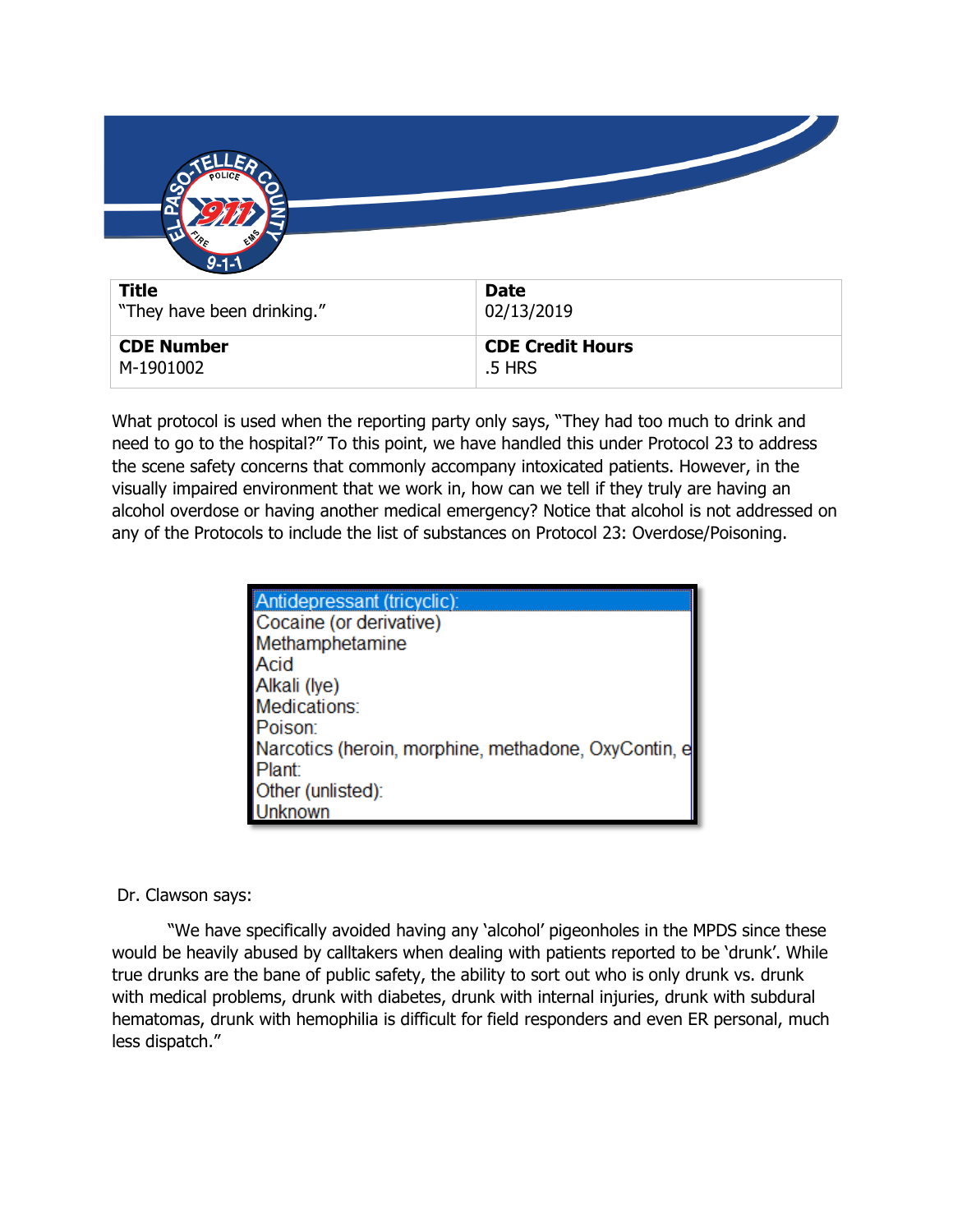

Instead, we will address the symptom. If they have not provided any other information that could help us to select a Chief Complaint, a great clarifying question to ask is, "What kind of symptoms is he/she having?" For example, if they are drunk and in and out of consciousness, then we will process the call on Protocol 31: Unconscious/Fainting. We do not want to move past, "Okay, tell me exactly what happened," until there is a clear pathway in mind. If nothing fits, then this will be a "sick person" call.

| <b>Entry</b>                        |                                      | <b>PDI/CEI</b> | DI S | Summary |
|-------------------------------------|--------------------------------------|----------------|------|---------|
| Case Entry   Additional Information |                                      |                |      |         |
|                                     | Location is:                         |                |      |         |
|                                     | Phone number is:                     |                |      |         |
|                                     | Okay, tell me exactly what happened. |                |      |         |

To wrap up this concept, Brett Patterson from the International Academy of Emergency Dispatch states it best:

"In reality, the complaint of 'drunk person' is essentially a diagnosis made by Chief Complaint alone. The practice of diagnosis by complaint alone, especially in the non-visual, hands off environment of dispatch, is inherently dangerous in all but a few very exceptional and reliable circumstances. When this is done, we rely exclusively on the opinion of an untrained caller which, in the case of the intoxicated person, is often quite biased."